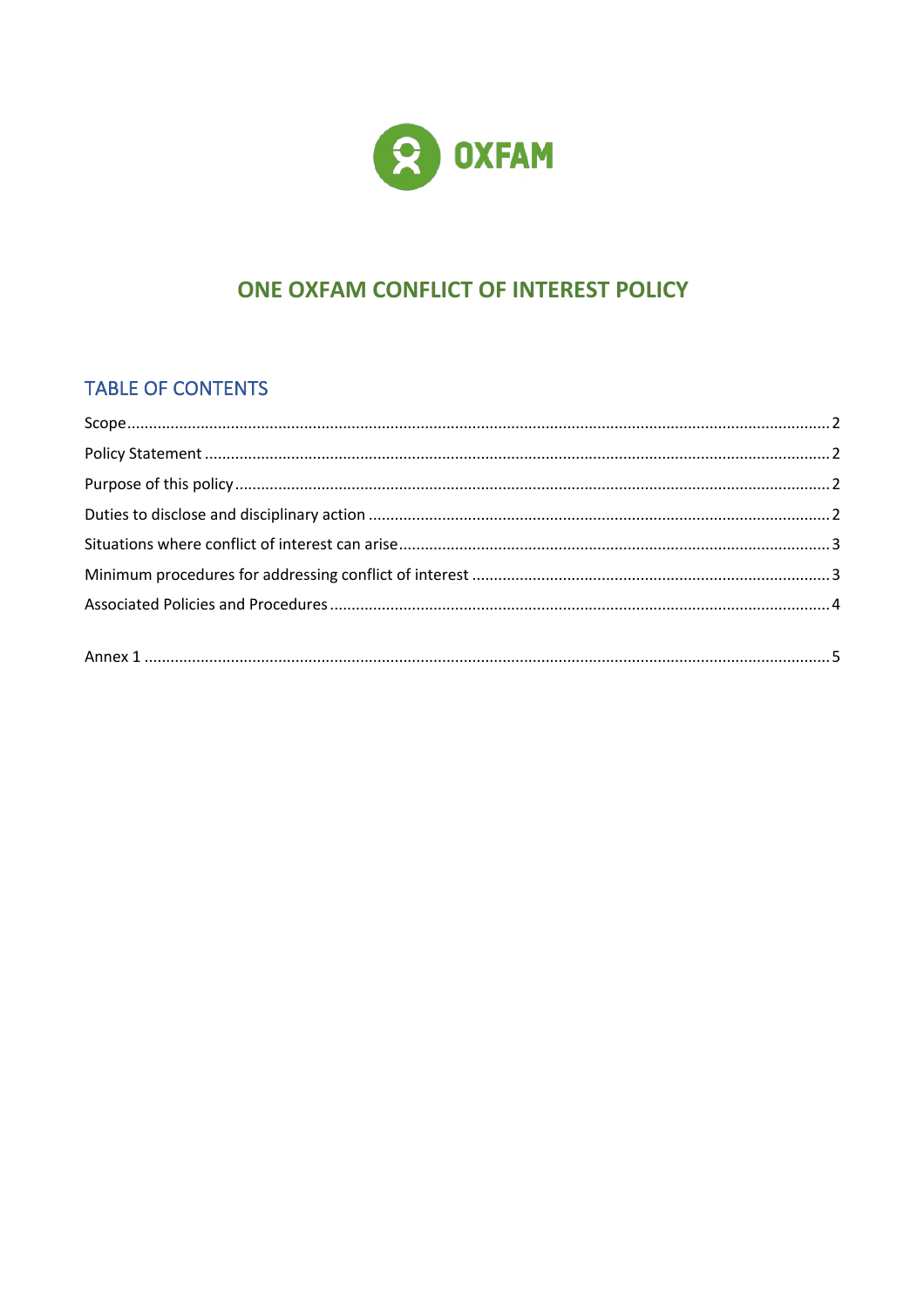## 1. SCOPE

The policy applies to all Oxfam staff, and those associated with the delivery of Oxfam work, consultants, volunteers including Affiliate Trustees, Board and Committee members and Directors, trading staff, fundraising staff, and invited visitors residing, working and/or travelling on behalf of Oxfam, both during and outside normal working hours, hereinafter "Oxfam Persons".

This document focuses on conflict of interest and sets the minimum procedures for Oxfam affiliates to follow to effectively manage conflicts of interest, to create an environment where "Oxfam Persons" are comfortable declaring any conflict they might find themselves in, this will enable Oxfam to manage its exposure to fraud and corruption. This policy is in line with the Oxfam Anti-Fraud and Corruption Policy as well as Oxfam's Staff and Non-Staff code of conduct, hereinafter "Oxfam Code of Conduct".

Affiliates can implement the policy using their own procedures and forms. The policy supersedes individual affiliates' policies on Conflict of Interest. Except when the affiliate's own conflict of interest policies are more restrictive.

## 2. POLICY STATEMENT

All Oxfam staff, and others as specified in the policy scope, are obliged to adhere to the Oxfam Code of Conduct. The code of conduct is made up of six principles based on Oxfam's standards and values. Principle three of the code states:

*As an Oxfam employee I will: Perform my duties and conduct my private life in a manner that avoids possible conflicts of interest with the work of Oxfam. I will declare any financial, personal, family (or close intimate relationship) interest in matters of official business which may impact on the work of Oxfam (e.g. contract for goods/services, employment or promotion within Oxfam, partner organizations, beneficiary groups). I will advise Oxfam of any intention to seek a nomination as a prospective candidate or another official role for any political party or public office to clarify whether any conflict, or perceived conflicts, with my duties with Oxfam may arise. Even when the giving and acceptance of gifts is normal cultural practice I will reject monetary gifts or inappropriate gifts from governments, beneficiaries, donors, suppliers and other persons, which have been offered to me as a result of my employment with Oxfam. Where the giving and acceptance of gifts is normal cultural practice, I will ensure that such gifts are within the limits of reasonable judgements and in accordance with procurement policies*  and I will report gifts to the line management and where appropriate hand them onto Oxfam. I will assure that *assistance by Oxfam is not provided in return of any service or favor from others. I will act against any form of corruption and not offer, promise, give or accept any bribes.*

## 3. PURPOSE OF THIS POLICY

The purpose of this Policy is to prevent Conflicts of Interest where possible and if not possible, to deal with them in an ethical and responsible manner, to disclose them and to mitigate the risk of Conflicts of Interest.

## 4. DEFINITIONS

Conflict of Interest: A situation in which a person's loyalties or interests are, might be, or might be perceived to be, in conflict with those of their organisation. This could be as a result of a private relationship or association with a person, group or entity with whom you might also have a professional relationship or association. It could also be as a result of a private interest or activities conducted during or outside of working hours.

## 5. DUTIES TO DISCLOSE AND DISCIPLINARY ACTION

#### 1. Current and Prospective Disclosure

Date of Approval: 30 September 2020 and the control of Approval: 30 September 2022 Governance: EBOC Confidentiality: Public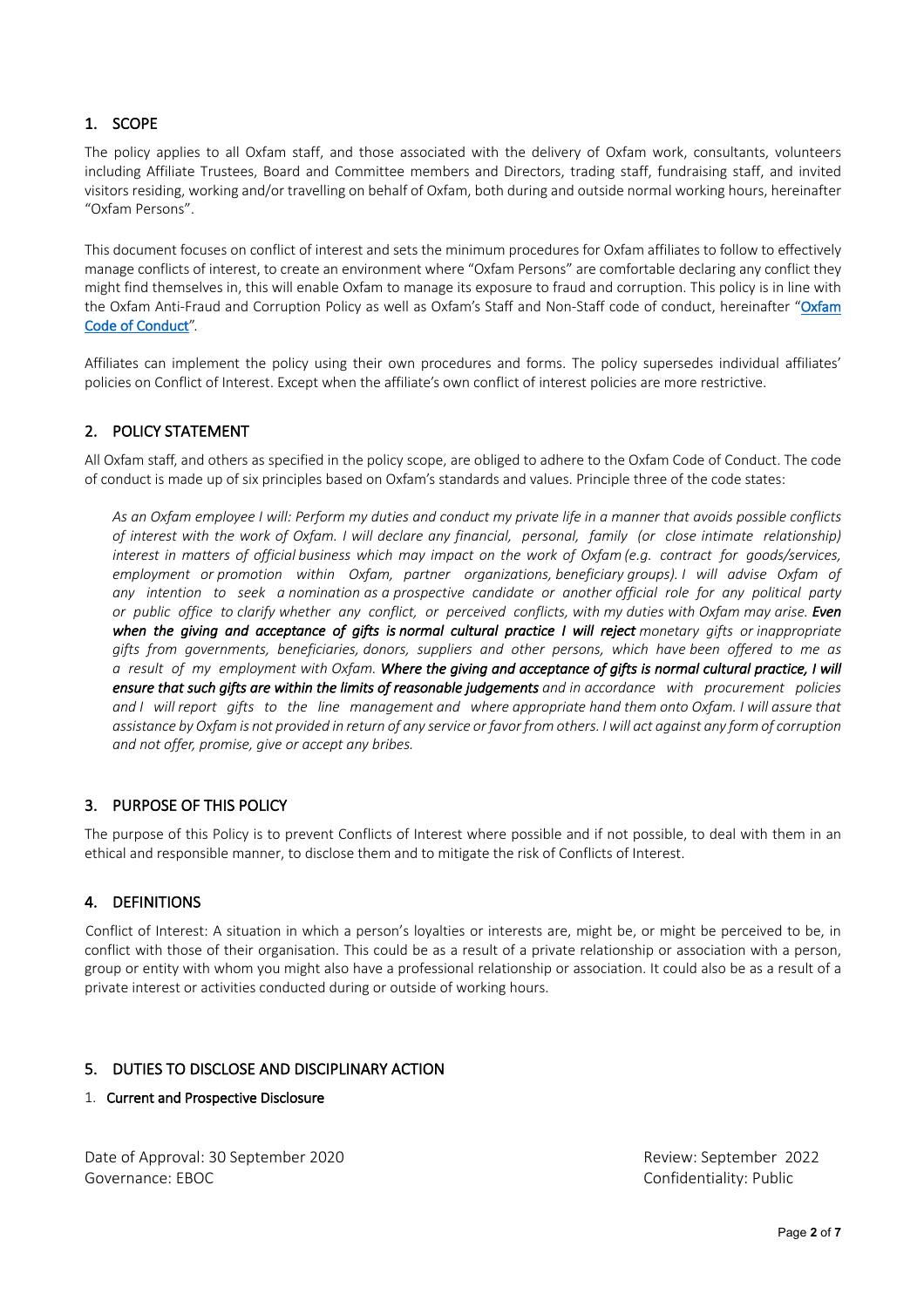- a. It is the continuing responsibility of all "Oxfam Persons" to scrutinize their transactions and outside business interests and relationships, and to make immediate disclosure in writing of any transactions or relationships which may be considered to represent actual or potential conflicts. Disclosure is to be made as soon as the person becomes aware of the conflict, and prior to entering into the transaction or relationship involved. If in doubt about whether something is a conflict of interest, please disclose it to your line manager, so it can be further discussed;
- b. All existing and new employees shall read and attest that they have read the conflict of interest policy;

### 2. Annual Disclosure Statement

In addition to any disclosures made above, certain designated employees will complete a Disclosure Statement every year. Such designated persons will generally be officers of the organization, senior management, and other specialized positions, including but not limited to, procurement and HR staff and others as appropriately determined by different affiliates.

#### 3. Confidentiality

Disclosures submitted under this policy will be considered confidential and will only be communicated on a need to know basis.

#### 4. Disciplinary action

Any breach of this policy, including failure to make timely, complete, and accurate disclosure of an existing or potential conflict of interest, shall subject the person involved to appropriate disciplinary action, up to and including termination of employment/engagement.

## 6. SITUATIONS WHERE CONFLICT OF INTEREST CAN ARISE

Below and in Annex 1 are examples of situations where conflict of interest might arise, those examples are not exhaustive and are only meant to provide some common areas where conflict might arise.

Oxfam Persons are expected to comply with all requirements of their duties towards Oxfam, and should not get involved in activities which could interfere with the performance of their duties. Membership of not-for-profit boards or similar community activities is accepted to the extent that those activities do not interfere with their positions within Oxfam and should be disclosed as described below.

The mere fact that an "Oxfam Person" is, for example, affiliated in some way with an organization which receives Oxfam funding, does not necessarily result in a conflict of interest, depending on the person's specific roles/duties for Oxfam and for the other organization. Similarly, the fact that a particular situation does not fit squarely within one of the examples listed in the below annex 1, does not necessarily mean that no conflict of interest is present.

Accordingly, determinations may be necessary about whether any given situation in fact constitutes a conflict of interest, or whether a potential conflict may be permissible (on the basis that it will not affect the Oxfam person's performance of their duties to Oxfam and is therefore not material). In making such determinations, the objective is to ensure that actual conflicts are eliminated, and to err on the side of avoiding even the appearance of potential conflicts.

Oxfam employees must avoid Conflicts of Interest whenever possible and if not, address as soon as possible, the substance, potential for and appearance of any Conflicts of Interest, so that the associated risks will be minimized.

In the annex 1 you can find examples where conflict of interest might arise.

## 7. MINIMUM PROCEDURES FOR ADDRESSING CONFLICT OF INTEREST

#### 1. New Starters

Date of Approval: 30 September 2020 **Review: September 2022** Governance: EBOC Confidentiality: Public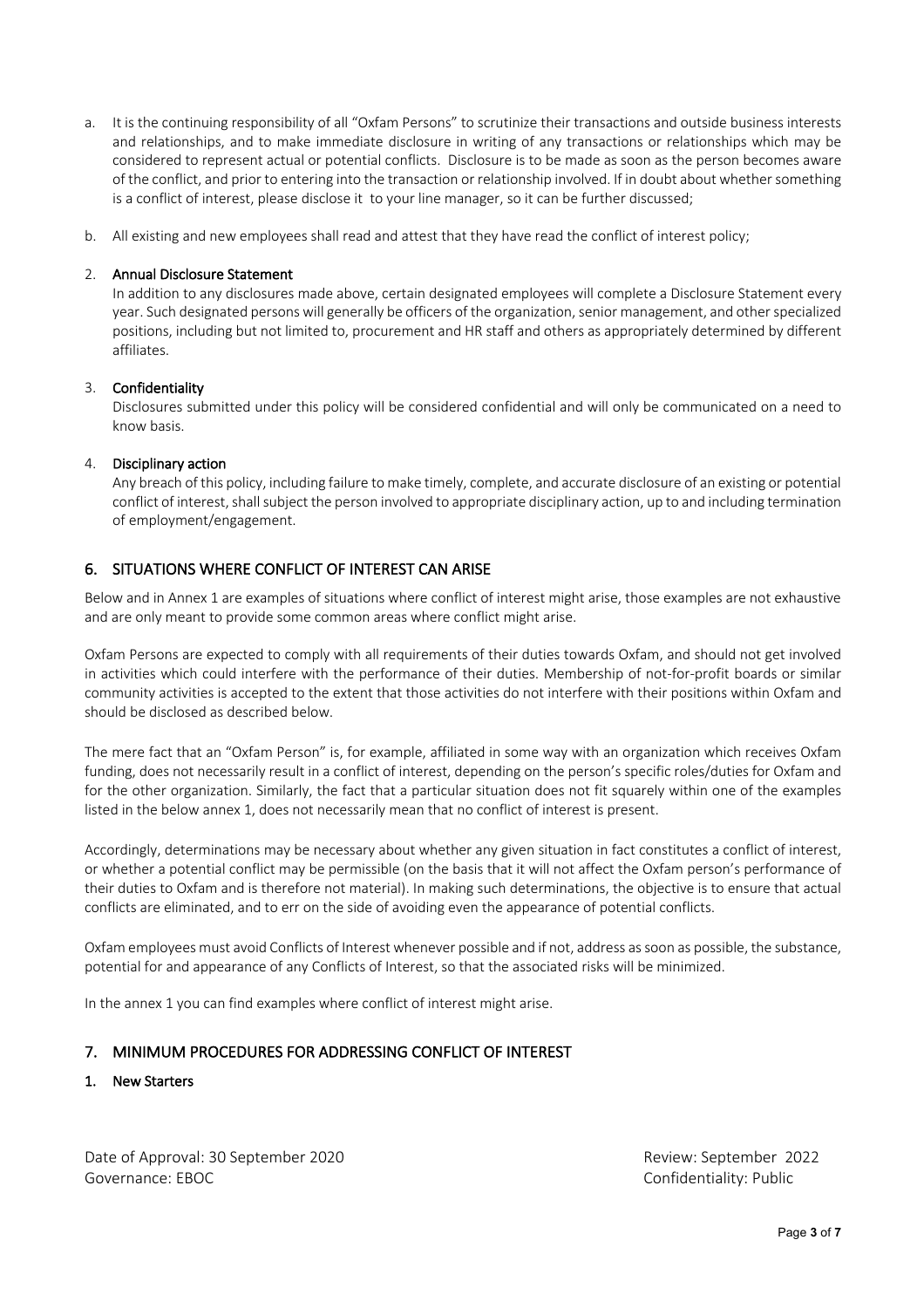- a. Job applicants and newly hired or appointed employees are required to disclose any conflict of interest they may have immediately during the hiring or appointment process.
- b. They will be required to complete a declaration of conflict of interest section before their contract of employment.
- c. HR and the recruitment manager will be informed.
- d. Managers are responsible to discuss potential conflict with the new employee and relevant stakeholders in their affiliate or country (e.g. HR and Legal).
- e. A conflict of interest assessment must be documented and kept in the employee files, if a conflict was reported.
- f. If measures cannot be put in place to avoid the conflict of interest, a decision may be made, with advice from HR, to withdraw the offer of employment on the basis that it represents a significant risk to Oxfam. Evidence would need to be provided.

## 2. All Employees

- a. All employees will be required to complete a Declaration of Conflict of Interest form according to the provisions of this policy.
- b. Employees must notify their line manager as soon as they know of a possible conflict of interest (this might be if their job or personal circumstances change).
- c. If the manager believes a conflict of interest is evident, they should talk to the employee to see if there is a way it can be resolved. Measures may need to be put in place to manage the conflict of interest.
- d. The manager must register this in writing, file it and communicate to relevant stakeholders in their affiliate or country and if applicable, to the hosting affiliate of the employee (E.g. HR department).
- e. If the matter cannot be resolved or measures put in place are not working, then alternate procedures with advice from relevant stakeholders in the affiliate or country (e.g. HR and legal departments) should be carried out.
- f. In general declaration of interest forms must be in writing, properly filed, ensuring that forms are up to date, properly approved and protected from unauthorized access.

## 3. Members of Oxfam International in governance roles

Members of Oxfam International in governance roles i.e. Board of Supervisors, Executive Board and independent committee members as well as OI Management Team will maintain a central register administered by the executive secretary of the board and this register will be publicly available according to the OIS procedure for conflict of interest.

## 8. ASSOCIATED POLICIES AND PROCEDURES

- 1. Oxfam Employee Code of Conduct
- 2. Oxfam Non-Staff Code of Conduct
- 3. Oxfam Misconduct Reporting Standard Operating Procedures
- 4. Oxfam Anti-Terrorism Financing Policy and protocols
- 5. Oxfam Anti-Fraud and Corruption Policy and Strategy

Date of Approval: 30 September 2020 **Review: September 2022** Governance: EBOC Confidentiality: Public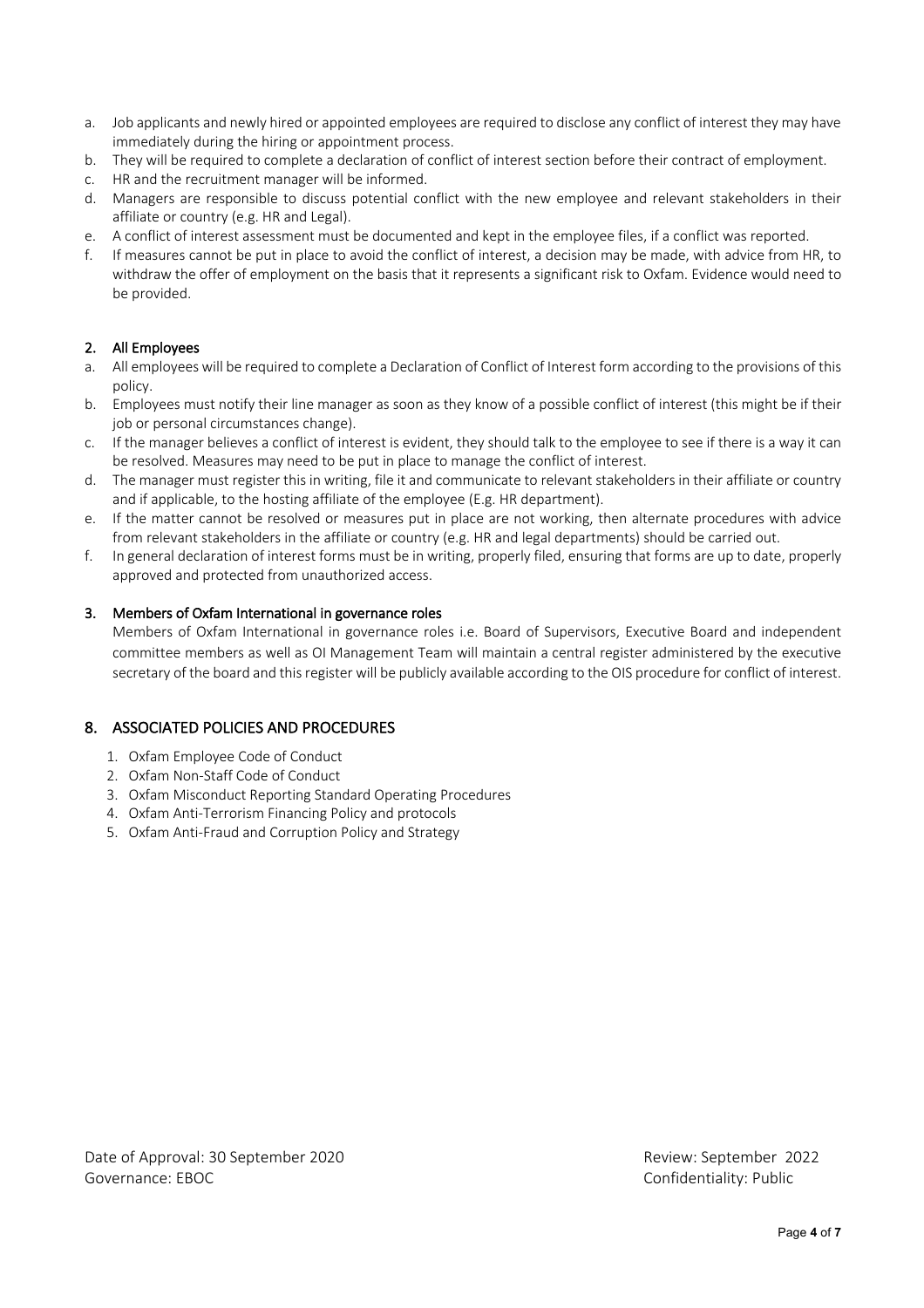## ANNEX 1

*What kind of associations can give rise to a conflict of interest?* 

- Associations with organizations or individuals who have a trading relationship with Oxfam as its supplier or customer;
- Associations with organizations tendering work for Oxfam. You need to avoid a situation where your knowledge or involvement in the tendering process could be viewed as influencing a commercial decision in favor of an organization with which you have a link. This includes partner organizations.;
- Associations with Organizations that supply goods and services to Oxfam. This becomes a matter of concern if you are involved in decisions that might affect the choice of a supplier, the price paid for goods or services or arrangement for the provision of goods and services.;
- Active political involvement in a political party or organization (see below);
- Employing family members, or people with whom you have a close personal relationship, can create a conflict of interest (see below).
- Involvement in, oversight of, or influence over the selection, management or monitoring of Oxfam partner organizations with whom you have a business, personal or private association or interest. This includes associations with individual employees of partner organizations.
- Business or close personal associations with (so called) beneficiaries, program participants or other recipients of Oxfam funds or program support.

#### *Personal and familial relationships that could give rise to conflict of interest*

- The employment of people who are related in a direct management line can create a conflict of interest. Therefore, recognized partners, people closely related to, or in a personal relationship with, an Oxfam employee cannot be employed into a position where they would be in a direct management / Subordinate line. The same applies to the engagement of consultants and the taking on of volunteers, interns and students. Advice should be sought from HR and alternative line management arrangements made.
- Where existing employees are subsequently in a personal relationship or become related, they should discuss their employment position with their Human Resources team. The purpose of this review it to ensure that matters of management, supervision, audit and possible role conflict including avoiding (the perception of) nepotism and favouritism can be considered, as well as any possible benefits to Oxfam. The objective is to be reasonable, to safeguard Oxfam and to maintain good employee relations.
- In certain circumstances, where your family or close personal contacts work for organizations or partners with which Oxfam conducts business, it is important that such relationships are known in advance and you are not placed in a difficult position. Business dealings on Oxfam's behalf with someone in another organization whom you know well on a family or personal basis, could affect Oxfam's reputation and integrity. In these circumstances, employees should discuss the relationship with their manager.
- If, during their Oxfam employment, an employee is considering employment, a voluntary role or a consultancy contract for a close personal relative or friend, the relationship must be declared in writing, and any related decision referred to the employee's manager. If the employee has concerns about a relationship and is not sure if it comes within the scope of this policy, they are advised to discuss this matter, in confidence, with their Human Resources team.

#### *Internet Web Sites*

• If you are developing an Internet web site for yourself or an outside organization, you must not use Oxfam copyright material or information (whether confidential or otherwise) and must not link to any Oxfam website or online documentation without the prior written permission of Oxfam.

#### *Purchasing*

• Anyone involved in purchasing, tendering or commissioning must not have an undeclared association with any outside organization involved in the process. Where an association does exist, they are not permitted to become involved in the commercial processes. Unless their manager has given specific permission, you must not provide information or

Date of Approval: 30 September 2020 and the september 2022 Review: September 2022 Governance: EBOC Confidentiality: Public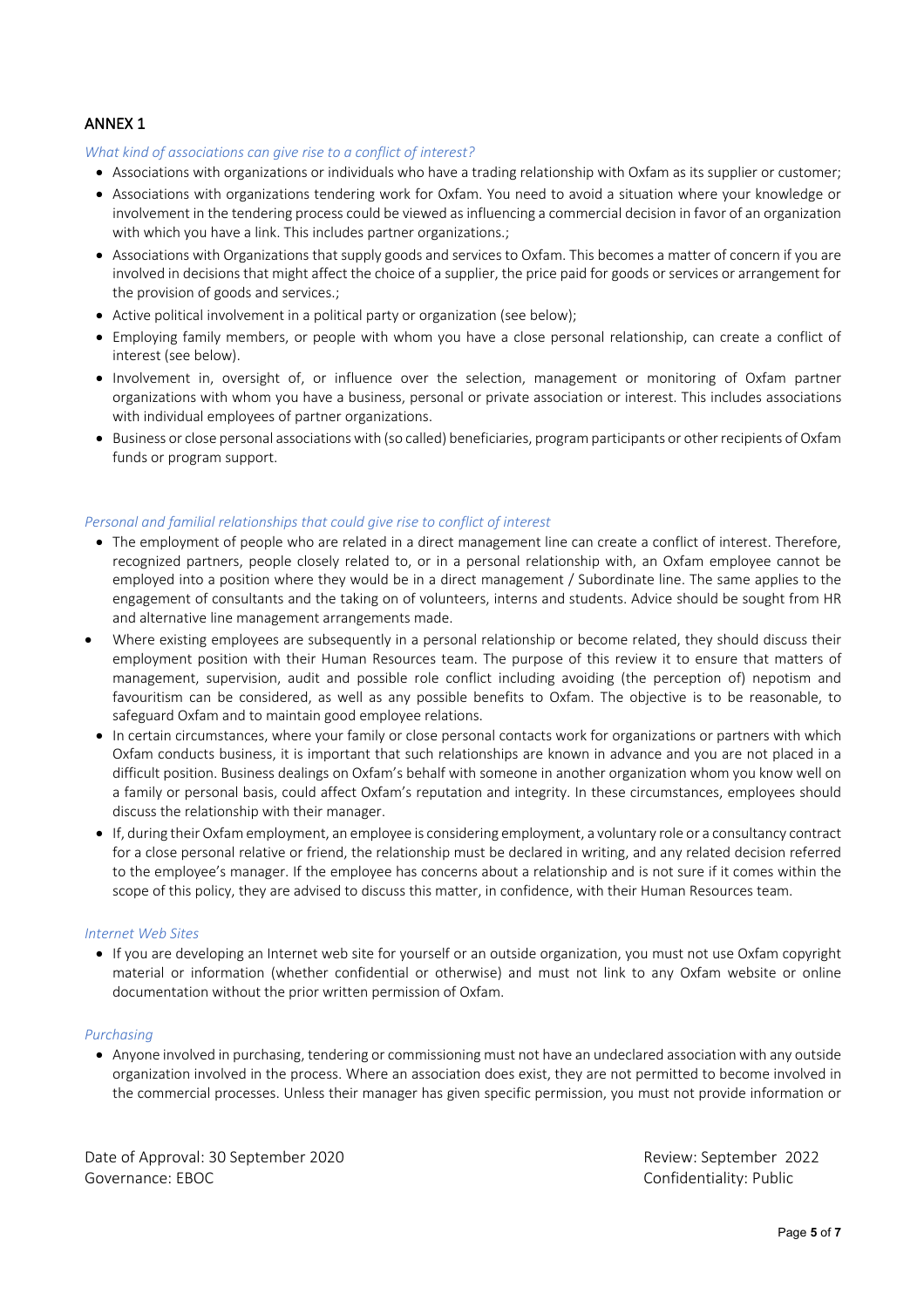assistance to any organization or individual tendering work for Oxfam. Everyone tendering for work needs to feel that they have received fair and equal treatment.

#### *Private Purchases and Gifts*

- You and your immediate family must not accept gifts from organizations or individuals with whom you have or might have dealings on behalf of Oxfam. This includes goods and services in kind or at preferential rates, cash and entertainment outside the scope of normal business hospitality.
- As a rule of thumb its always better to reject gifts, however, You can accept normal business hospitality on a reasonable scale when representing Oxfam and its interests. Those gifts should be reported on the gifts register. You should not place yourself in a position where the hospitality could be interpreted as a form of inducement. If you have any questions or concerns, please speak to your manager.
- Employees and volunteers in working in Shop Operations are not permitted to re-sell items purchased in Oxfam shops. If they are involved in trading in second hand goods outside their Oxfam role they must declare this to their manager.

#### *Political Activities*

- Oxfam supports the right of employees to be politically engaged and active. However, active involvement in a political party or organization can give rise to questions of impartiality. What is acceptable is dependent upon the individual's job, their level in the organization and the extent of their political involvement.
- Standing for election requires consent from Oxfam which will not be unreasonably withheld. However, Oxfam retains the right to consult with you on how to conduct yourself so that Oxfam's name does not come into disrepute.
- In the case of local government elections, you must campaign in your own time and make sure that there is no conflict with your work at Oxfam. Polling day itself should be taken either as holiday or as unpaid leave. You can be elected to a position within local government and remain in employment if there are no issues of impartiality or conflict of interest. Employees are expected, where possible, to schedule council commitments outside core working hours but may agree a reasonable working schedule with their manager to make up lost hours. Active campaigning during working hours is not acceptable.
- If one of your family or a close personal contact is standing for election it is acceptable to express personal support for the individual standing for election. You should however not use Oxfam's name and where your support extends to political support this will be subject to the considerations outlined above.

#### *Trade Union/Staff Association Activities*

- Employees are free to take part in activities organized by a union/staff association that is recognized by Oxfam.
- Employees who are elected as accredited trade union representatives may, from time to time, comment on political matters whilst representing the interests of their members.
- When expressing such views, employees should state that they are expressing these views as a trade union representative and that they are not necessarily reflecting the views of Oxfam.

#### *Use of information and resources*

- Anyone working for Oxfam must not use Oxfam resources to further their private interests or do any work for an outside company. You should seek the permission of your manager before using Oxfam information or making reference to Oxfam in any book, article, lecture or statement to the press.
- Employees must not reveal confidential information, including personal data, received in the course of their duty, to a supporter, supplier or other organization. This is a commitment to confidentiality gained during employment and continues after you have left Oxfam.
- Employees are not permitted to take their partner or any other personal contact on a business trip at Oxfam's expense, unless it is a requirement of the formal duties of the visit and has been approved in advance (in writing) by the appropriate Director. In any other circumstances, if you wish to be accompanied, you must have the authorization of your manager and all expenses for the companion, including, but not limited to travel and accommodation, must be paid for.

Date of Approval: 30 September 2020 and the september 2022 Review: September 2022 Governance: EBOC Confidentiality: Public